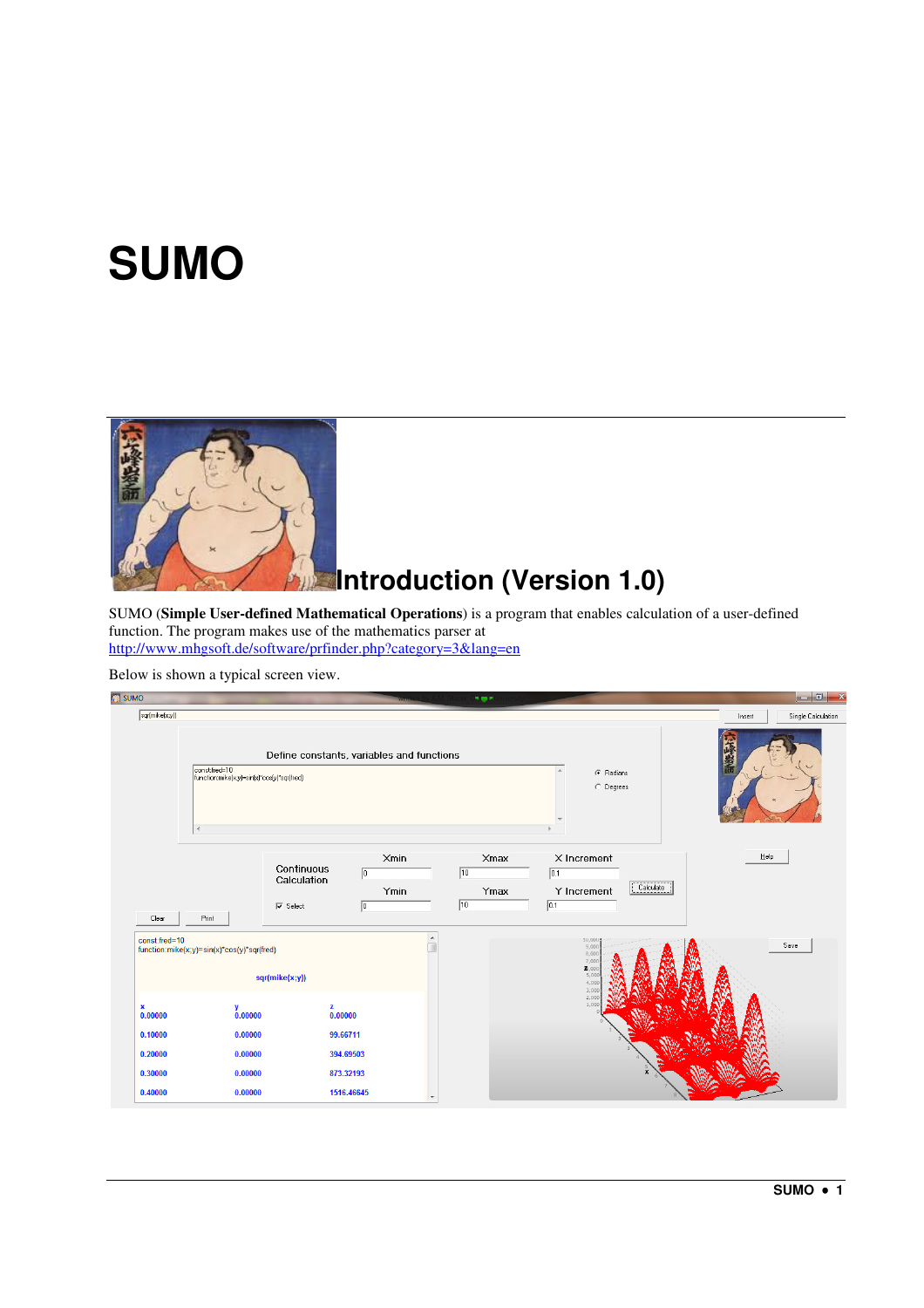In the top box the function to be refined is entered. The left-hand panel at bottom shows the results of the calculation and the chart shows a plot of the results.

## **How to use SUMO**

Operation of the program is very simple.

- 1. The mathematical function is entered into the function box (in-built functions and constants can be included). Press the button marked Single Calculation to obtain answer in the Results Area.
- 2. You can choose between a single calculation in which x and y can be substituted by values.
- 3. Or you can calculate a continuous variation of x or of x and y, in which case a graph will be plotted.

## **Single Calculation**



Write a function in the function box at top with actual values. Press Single Calculation button (or simply tab out of the function box) to see answer in Result area. In this example the constant *fred = 10* has been defined and the function mike $(x,y)=\sin(x)*cos(y)*sqrt{(red)}$ . The angles are in degrees as indicated in the checked radio button to the right. In the function box at the top we are evaluating *sqr(mike(2;5))* (note the semi-colon between the function arguments). The result is shown in the Results area.

#### **Insert**

Inserts the last calculated result into the function box.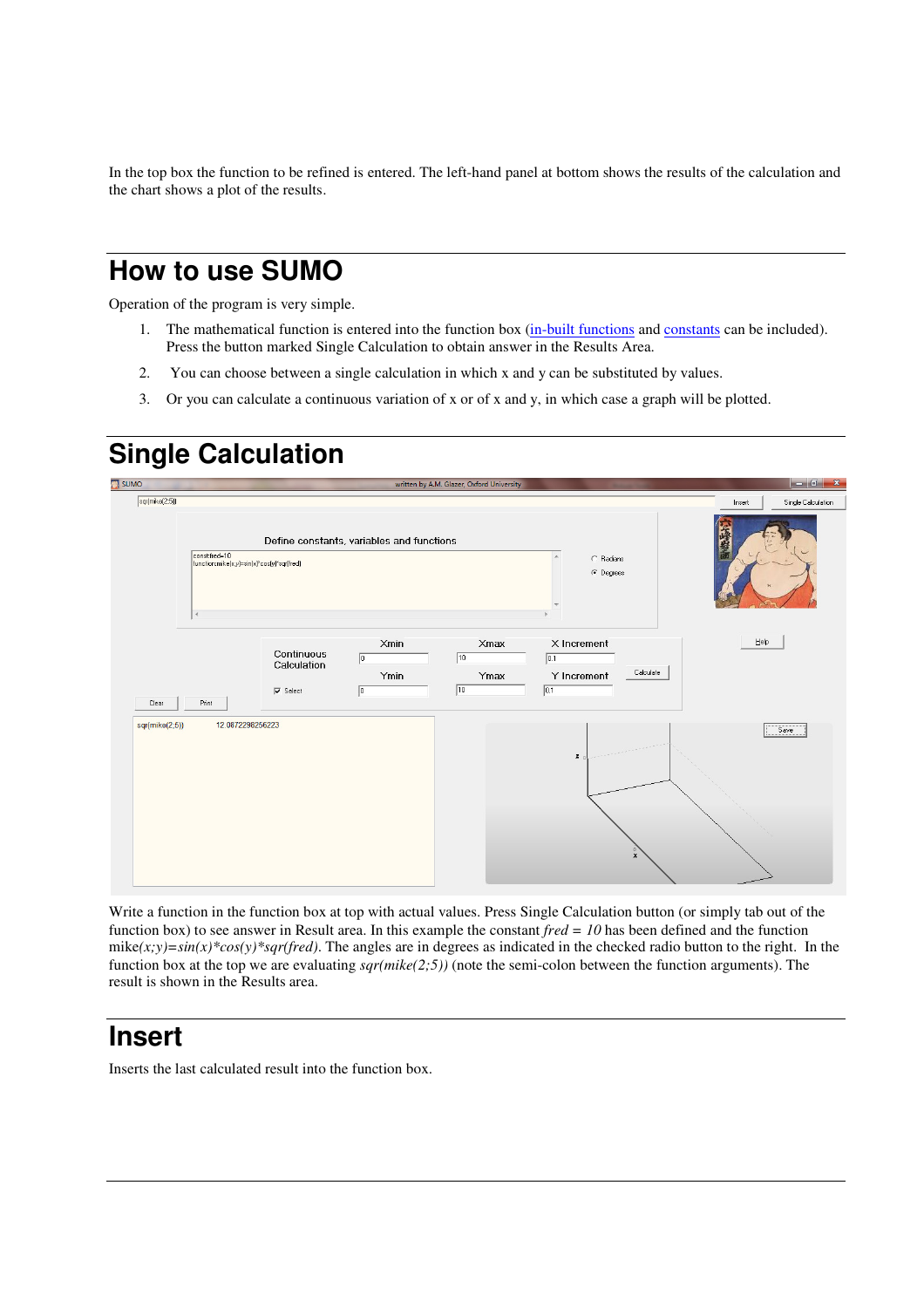# **Continuous Calculations**

#### **y = f(x)**



Enter function of x and minimum, maximum limits of x with an increment value. The Calculate button calculates  $y =$ f(x). The chart shows the plot. In this example the constant  $fred = 10$  has been defined and the function  $\frac{b\ddot{d}}{x} = \sin(x^* \text{fred})$ . The angles are in degrees as indicated in the checked radio button to the right. In the function box at the top we are evaluating  $\frac{b\ddot{d}}{dx}$  *sqr(fred)*. The result is shown in the Results area.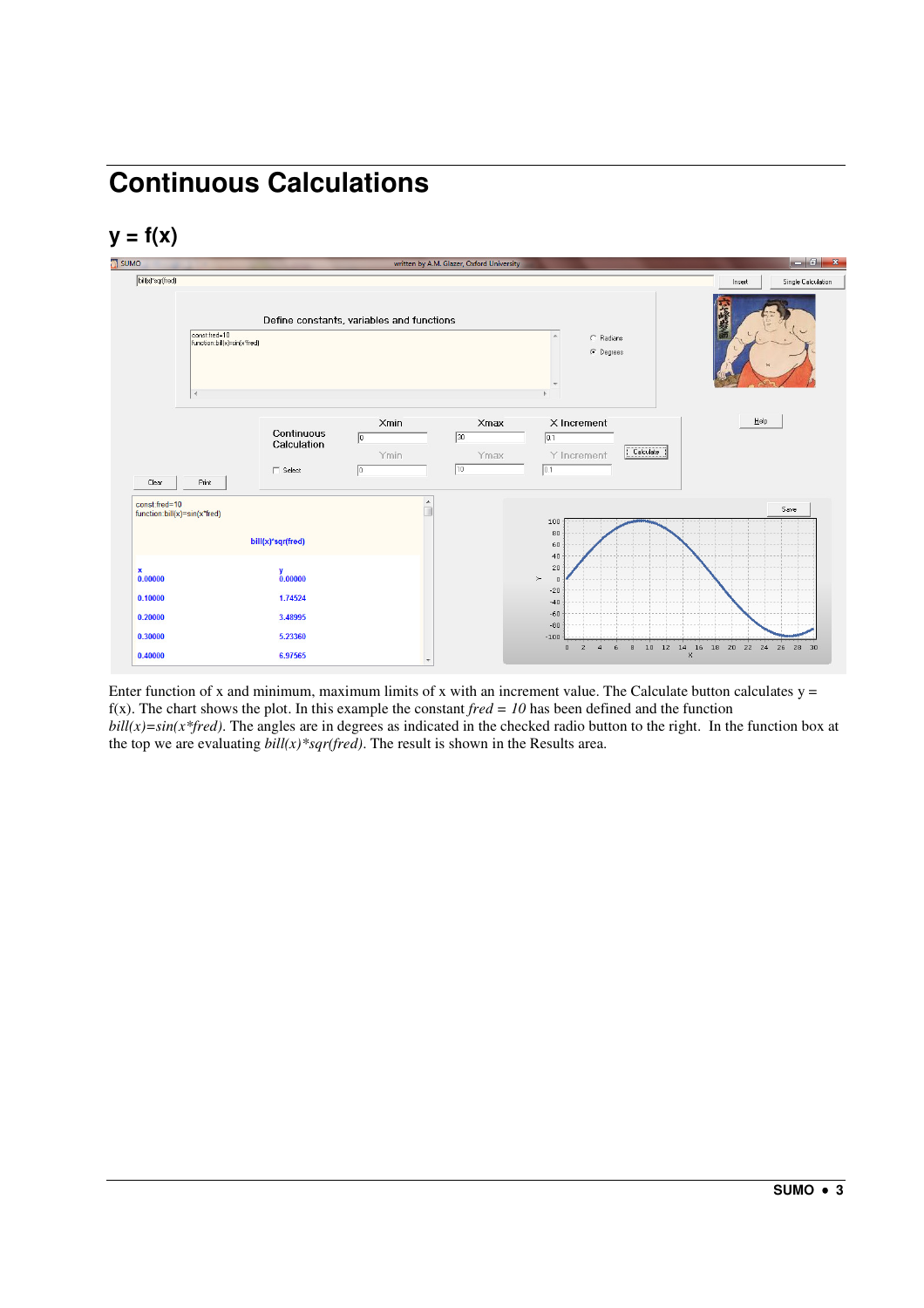#### **z= f(x,y)**



Type into the Function box a function of two variables x and y. Check the Select box and enter the minimum and maximum values of x and y and the relevant increments. Click on the Calculate button to obtain a continuous calculation as a function of two variables, x and y. The chart shows the resulting plot. . In this example the constant *fred =10* has been defined and the function  $mike(x,y)=sin(x)*cos(y)*sqrt(c)$ . The angles are in degrees as indicated in the checked radio button to the right. In the function box at the top we are evaluating  $\frac{sqrt(x,y)}{)}$  (note the semi-colon between the function arguments). The result is shown in the Results area.

## **Define Constants**

You can define an arbitrary number of constants using the notation e.g. ' $A1=1.5e-3'$ '. It is even possible to define constants like 'A2=sin(pi/4)' or 'A3=A2-A1'.

Warning: The call of variable names (e.g. 'A4=exp(y)') will lead to wrong results. You must not call constants recursively (e.g. 'A5=sqr(A5+1)') or crosswise (e.g. 'A6=A7', 'A7=A6').

The constant identifiers must be unique. Otherwise the first one in the list is taken.

Reserved abbreviations for identifiers are e, pi, C, TRUE and FALSE. The sequence of the definition of the constants doesn't matter. Lines must be separated by CR LF (0xD,0xA). The constants list is automatically initialized with a list of physical constants.

#### **Functions**

In this list you can define functions (macros) that are based on the intrinsic functions. For example:  $F(X;Y)=EXP(X)*COS(Y)$ .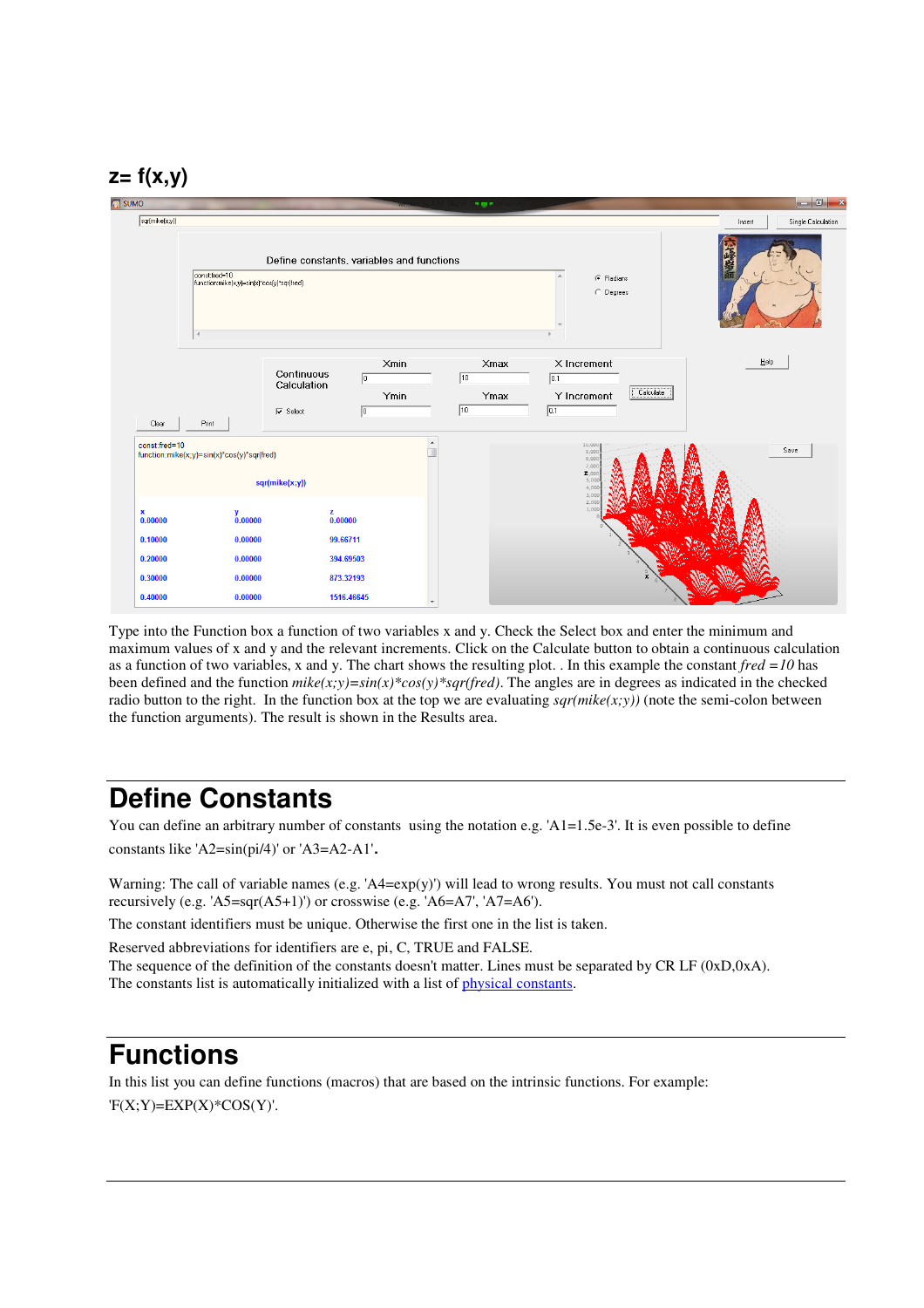**You must specify the arguments in brackets and separated by semicolons on the left side.** There must be at least one argument.

User-defined functions may depend on other user-defined functions, such as  $'G(X)=SQR(F(X;P))$ . Recursive or crosswise calls are not allowed.

*Warning*: If you use identifiers of predefined functions (e.g. SIN(X)) the latter ones are overwritten. Lines must be separated by CR LF (0xD,0xA)..

#### **Clear**

This clears the Results area.

## **Print**

Sends results output to printer

## **Charts**

#### **(x) case**

The chart can be zoomed using the left mouse button. To return to unzoomed view rapidly move left mouse button up towards the left. Right mouse button allows plot to be translated across the screen. The Save button sends the chart to the Results area.

#### **(x,y) case**

The chart can be zoomed using the left mouse button. To return to unzoomed view rapidly move left mouse button up towards the left. Right mouse button rotates the plot. The Save button sends the chart to the Results area.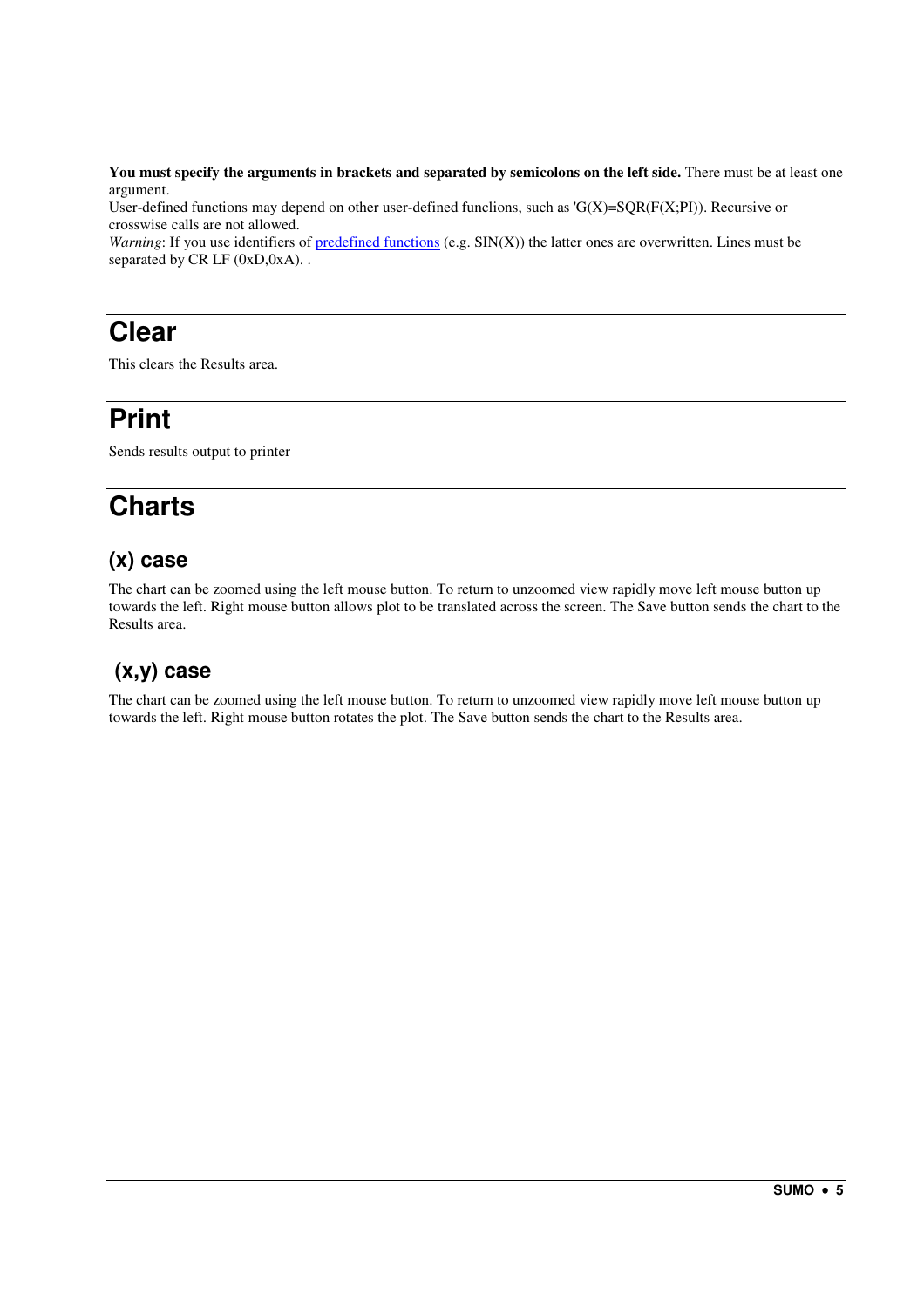## **Function List**

Clicking with the right mouse button on the Function Box brings up a list of functions. Click with left mouse button to select. The following are the functions available.

| Adding:                         | $x + y$               | adds x and y                                                        |
|---------------------------------|-----------------------|---------------------------------------------------------------------|
| Subtracting:                    | x - y                 | subtracts y from x                                                  |
| Multiplying:                    | x * y                 | multiplies x and y                                                  |
|                                 | fac(n)                | factorial of n, n!                                                  |
| Dividing:                       | x/y                   | divides x through y                                                 |
|                                 | n div m<br>n∖m        | integer division                                                    |
|                                 | rez(x)                | reciprocal value of x                                               |
|                                 | n mod m<br>n % m      | integer modulo                                                      |
|                                 | modulo(x;y)           | rest of division x/y                                                |
| Powers:                         | x ^ y                 | x to the power of y                                                 |
|                                 | sqr(x)                | square of x                                                         |
|                                 | exp(x)                | exponential of x                                                    |
| <b>Roots:</b>                   | sqrt(x)               | Square root of x                                                    |
|                                 | chrt(x)               | cubic root of x                                                     |
|                                 | root(n;x)             | n-th root of x                                                      |
| Logarithms:                     | ln(x)                 | log. with base e of x                                               |
|                                 | lg(x)                 | log. with base 10 of x                                              |
|                                 | lb(x)                 | log. with base 2 of x                                               |
|                                 | log(b; x)             | common log. with base b of x                                        |
| <b>Trigonometric Functions:</b> | sin(x)                | sine of x                                                           |
|                                 | cos(x)                | cosine of x                                                         |
|                                 | tan(x)                | tangent of x                                                        |
|                                 | $\cot(x)$             | cotangent of x                                                      |
|                                 | sec(x)                | secant of x                                                         |
|                                 | cosec(x)              | cosecant of x                                                       |
| <b>Arc Functions:</b>           | arcsin(x)             | arc sine of x                                                       |
|                                 | arccos(x)             | arc cosine of x                                                     |
|                                 | arctan(x)             | arc tangent of x                                                    |
|                                 | atan2(y; x)           | arc tangent of y/x                                                  |
|                                 | arccot(x)             | arc cotangent of x                                                  |
| <b>Hyperbolic Functions:</b>    | sinh(x)               | hyperbolic sine of x                                                |
|                                 | cosh(x)               | hyperbolic cosine of x                                              |
|                                 | tanh(x)               | hyperbolic tangent of x                                             |
|                                 | coth(x)               | hyperbolic cotangent of x                                           |
| <b>Area Functions:</b>          | arsinh(x)             | inverse hyperbolic sine of x                                        |
|                                 | arcosh(x)             | inverse hyperbolic cosine of x                                      |
|                                 | artanh(x)             | inverse hyperbolic tangent of x                                     |
|                                 | arcoth(x)             | inverse hyperbolic cotangent of x                                   |
| <b>Statistical Function:</b>    | gauss(x)              | normal distribution of x                                            |
|                                 | erf(x)                | error function of x                                                 |
|                                 | inverf(x)             | inverse of error function of x                                      |
|                                 | n over k<br>bino(n;k) | binomial coefficient n over k                                       |
|                                 |                       | poisson(mu;n) Poisson distribution of n with average mu             |
|                                 |                       | poicum(mu;n) cumulated Poisson distribution up to n with average mu |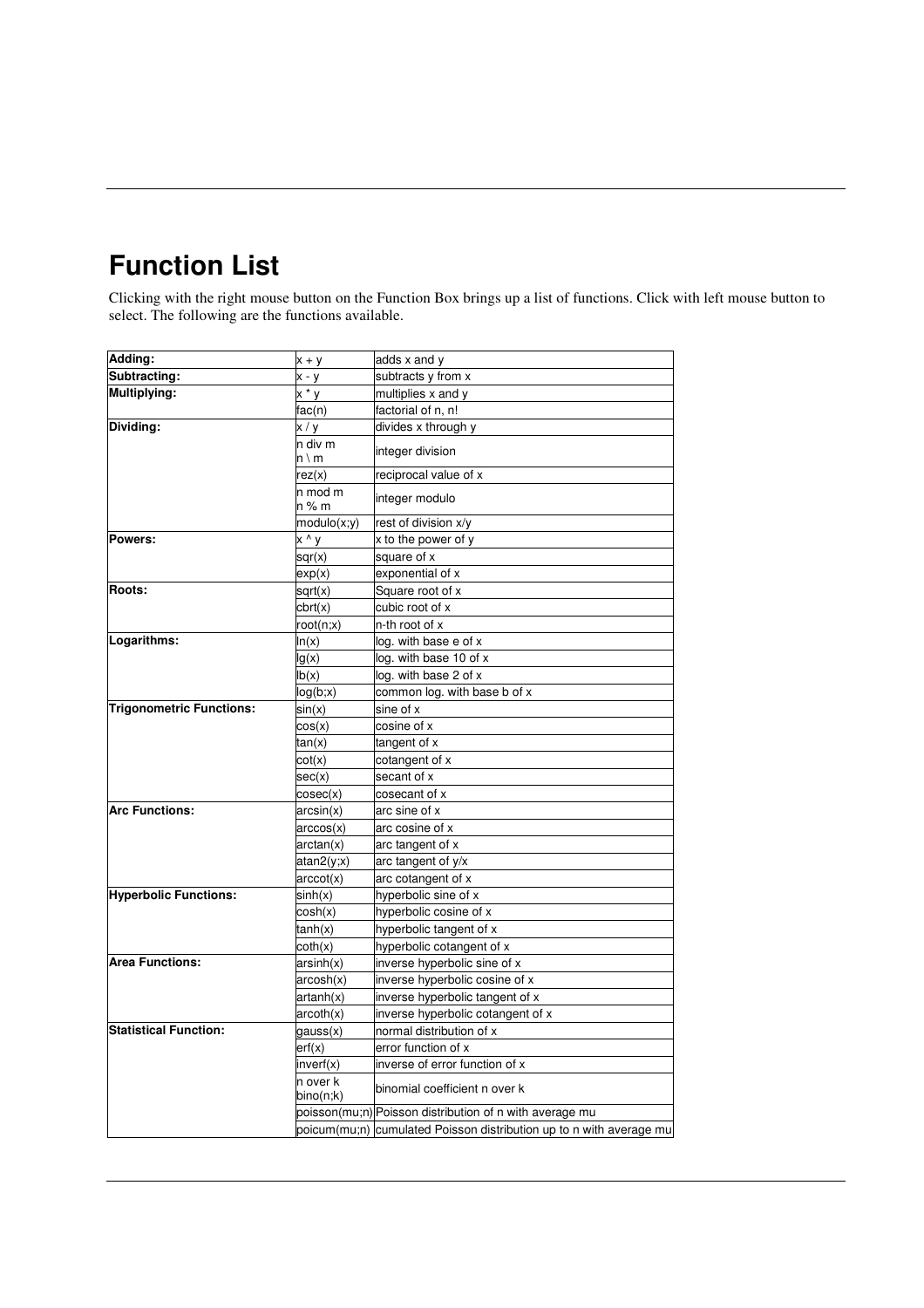| <b>Random Numbers:</b>                | rnd(x)          | random number in [0,x[                                                 |
|---------------------------------------|-----------------|------------------------------------------------------------------------|
|                                       | rand(a;b)       | random number in [a,b]                                                 |
|                                       | poirand(mu)     | Poisson distributed random numbers with average mu                     |
| <b>Bessel Functions:</b>              | J0(x)           | 0th order of x                                                         |
|                                       | J1(x)           | 1st order of x                                                         |
|                                       | J2(x)           | 2nd order of x                                                         |
|                                       | J3(x)           | 3rd order of x                                                         |
|                                       | J4(x)           | 4th order of x                                                         |
|                                       | J5(x)           | 5th order of x                                                         |
|                                       | J(n;x)          | n-th order of x                                                        |
| <b>Integral Functions:</b>            | Si(x)           | sine integral of x                                                     |
|                                       | Ci(x)           | cosine integral of x                                                   |
|                                       | Ei(x)           | exponential integral of x                                              |
|                                       | li(x)           | logarithm integral of x                                                |
| Gammafunction:                        | gamma(x)        | gamma function of x                                                    |
| Stepfunctions:                        | theta $(x)$     | $=1$ if $x > 0$ , else $=0$                                            |
|                                       | sgn(x)          | Sign function of x                                                     |
|                                       | int(x)          | integer part of x                                                      |
|                                       | round(x)        | x rounded to next integer value                                        |
|                                       | ceil(x)         | x rounded to higher integer value                                      |
|                                       | floor(x)        | x rounded to lower integer value                                       |
| <b>Periodical Functions:</b>          | triangle(x)     | triangle waveform (period 2π)                                          |
|                                       | sawtooth $(x)$  | sawtooth waveform (period 2π)                                          |
|                                       | square(x)       | square waveform (period 2π)                                            |
| Absolute Values:                      | abs(x)          | absolute  x                                                            |
|                                       |                 | absolute  x+iy                                                         |
| Miscellaneous:                        | cabs(x;y)       |                                                                        |
|                                       | frac(x)         | non-integer part of x                                                  |
|                                       | max(x;y)        | maximum value of x and y                                               |
|                                       | min(x, y)       | minimum value of x and y                                               |
|                                       | odd(n)          | =1 if n is odd, =0 if n is even                                        |
|                                       | gcd(n;m)        | greatest common divisor of n and m                                     |
|                                       | lcm(n;m)        | least common multiple of n and m                                       |
|                                       | ramp(x;a;b)     | =0 if x <a, =1="" if="" x="">b, else continuation between a and b</a,> |
| <b>Bitwise and Logical Functions:</b> | a and ba & b    | bitwise logic AND                                                      |
|                                       | a or b<br>a∣b   | bitwise logic OR                                                       |
|                                       | $(a)$ xor $(b)$ |                                                                        |
|                                       | bnot(a)         | bitwise logic XOR<br>bitwise NOT                                       |
|                                       | not(a)          |                                                                        |
|                                       | !a              | logical NOT                                                            |
|                                       | a shl b         |                                                                        |
|                                       | a >> b          | shifts a b bit positions to the left                                   |
|                                       | a shr b         | shifts a b bit positions to the right                                  |
|                                       | a >> b          |                                                                        |
| <b>Relational Operators:</b>          | $x = y$         | =1 if x is equal to y, else =0                                         |
|                                       | x < y<br>x != y | $=$ 1 if x is not equal to y, else $=$ 0                               |
|                                       | x < y           | $=$ 1 if x is less or equal to y, else $=$ 0                           |
|                                       | x < y           | $=1$ if x is less than y, else $=0$                                    |
|                                       | x > y           | $=$ 1 if x is greater or equal to y, else $=$ 0                        |
|                                       | x > y           | $=1$ if x is greater than y, else $=0$                                 |
| IF- Function:                         | if(c;x;y)       | if condition $c=1$ then x, else if $c=0$ then y                        |
| Properties of complex numbers: abs(z) |                 | absolute  z                                                            |
|                                       |                 |                                                                        |
|                                       | arg(z)          | argument (phase) of z                                                  |
|                                       | re(z)           | real part of z                                                         |
|                                       | im(z)           | imaginary part of z                                                    |
|                                       | CC(z)<br>~z     | complex conjugate of z                                                 |
|                                       |                 |                                                                        |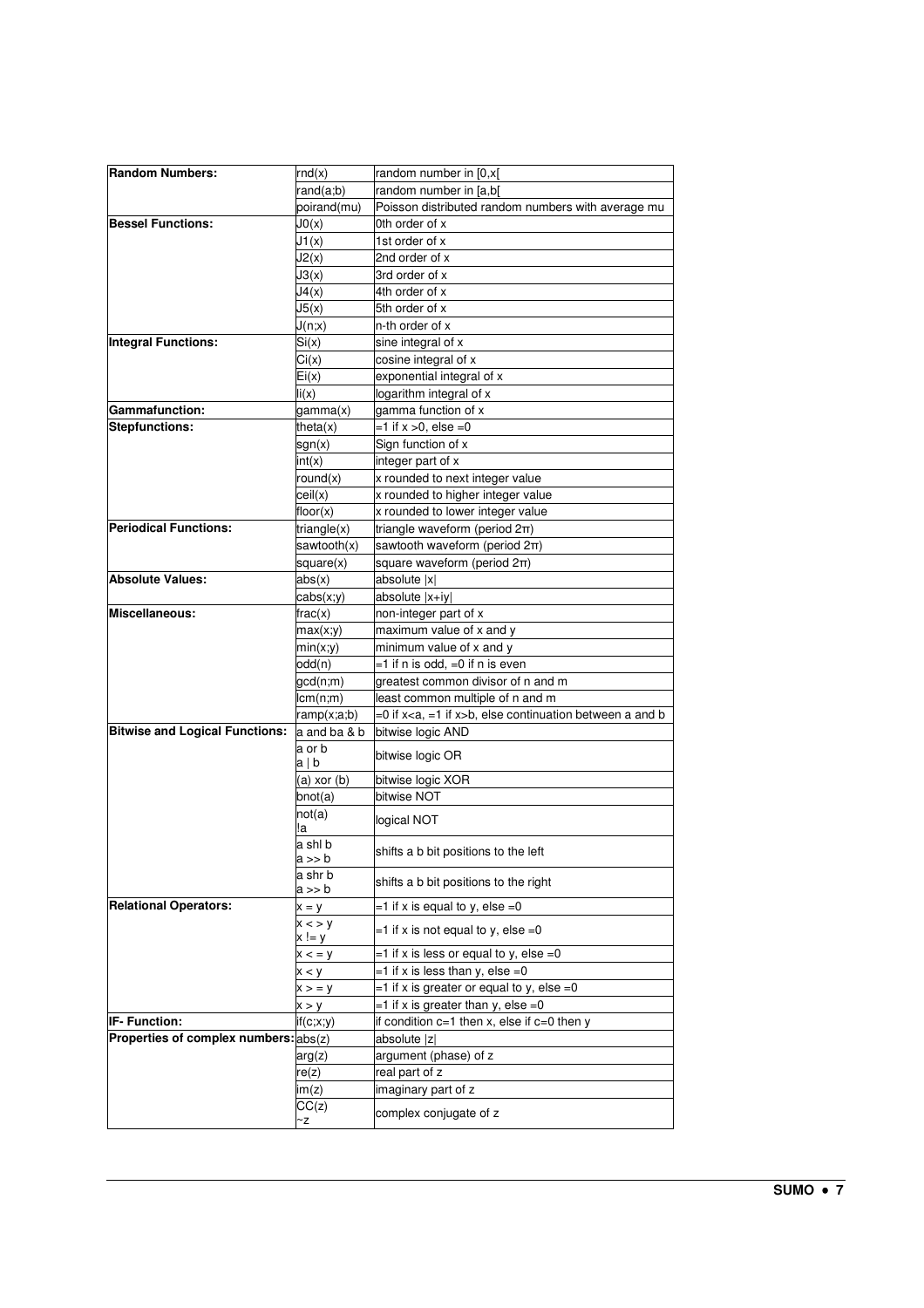| <b>Mathematical Constants:</b> | pi              | circumference/diameter of circle    |  |  |
|--------------------------------|-----------------|-------------------------------------|--|--|
|                                | е               | base of natural logarithms          |  |  |
|                                |                 | Euler's constant                    |  |  |
|                                |                 | imaginary unit, sqrt(-1)            |  |  |
|                                | <b>TRUE</b>     | logical value 1.0                   |  |  |
|                                | <b>FALSE</b>    | logical value 0.0                   |  |  |
|                                | <b>INFINITY</b> | symbolical value for ∞              |  |  |
|                                |                 | NEGINFINITY symbolical value for -∞ |  |  |
|                                | <b>NaN</b>      | Not a Number (aborts evaluation)    |  |  |
| <b>Number Formats:</b>         | N               | integer numbers                     |  |  |
|                                |                 | floating point numbers              |  |  |
|                                |                 | complex numbers                     |  |  |
|                                | ßn              | hexadecimal numbers                 |  |  |